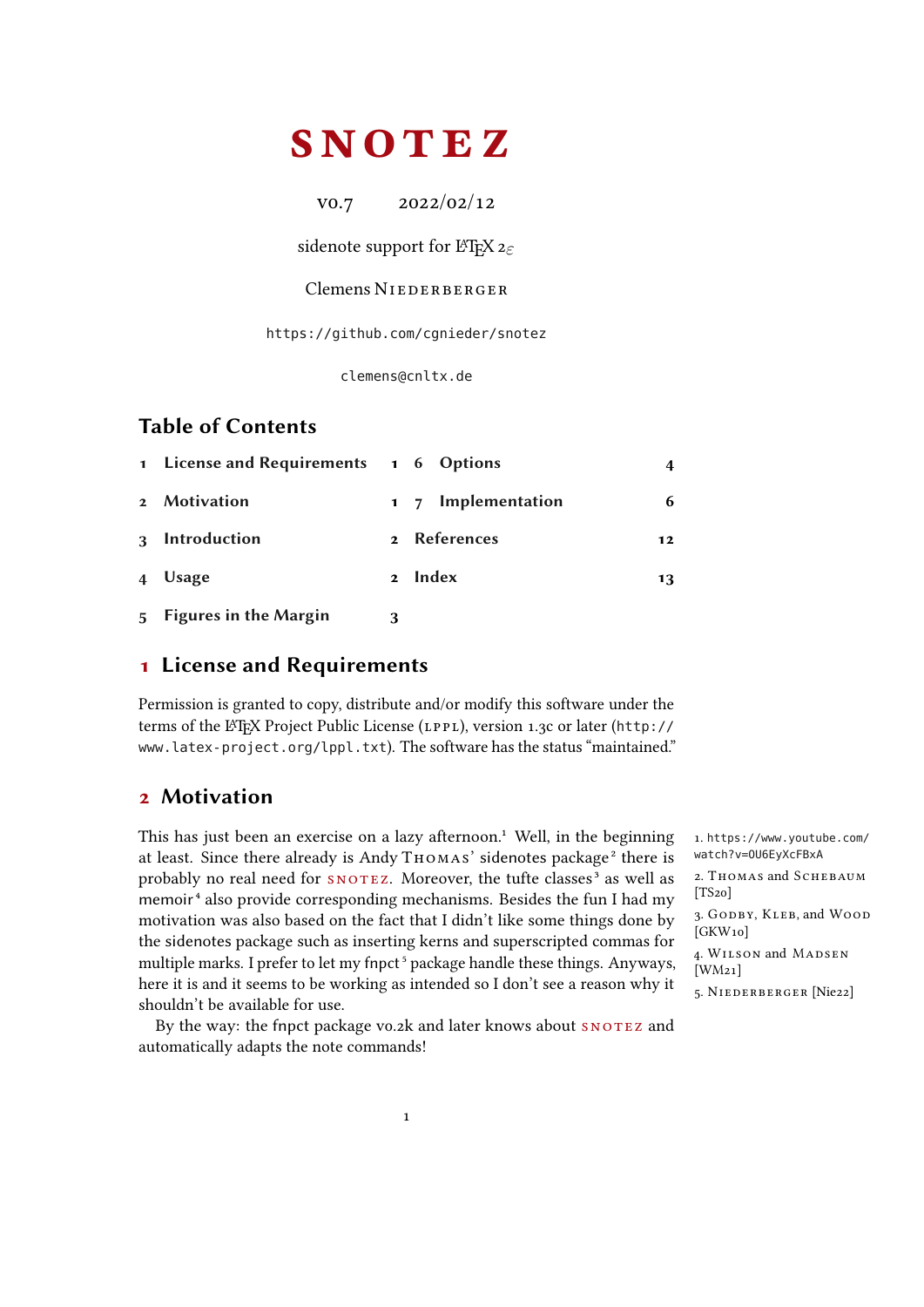# <span id="page-1-2"></span><span id="page-1-0"></span>3 Introduction

The SNOTEZ package introduces a \sidenote command<sup>1</sup> that typesets side-<br><sup>1</sup> This is an example demonstratnotes the same way \footnote typesets footnotes. It provides some options ing the default appearance. that allow formatting the appearance of the sidenotes.<sup>2</sup> As a default sidenotes  $\frac{2}{2}$ . In all sidenotes in this docare typeset in a  $\langle$ marginpar but there are possibilities using Markus  $K$ OHM's marginnote [Koh18] package as well.

As with footnotes it is possible to set mark and text separately using the equivalent commands \sidenotemark and \sidenotetext, respectively. Instead of lots of code examples this documentation will use the \sidenote macro itself extensively. It is assumend you know how to use \footnote and are able to transfer your knowledge.

### <span id="page-1-1"></span>4 Usage

The basic usage is the very same as with  $\langle A \rangle$ 's \footnote, \footnotemark and \footnotetext. Unsurprisingly the presented commands are these:

```
\sidenote[⟨mark⟩]{⟨text⟩}
```
The basic command. The syntax is the very same as for \footnote.

### \sidenote(⟨offset⟩)[⟨mark⟩]{⟨text⟩}

Actually I lied: \sidenote has a second option that smuggles itself before the  $\langle mark \rangle$  option if you use it: an argument for a vertical offset that takes a length. An empty second option assumes you want the automatic mark. If you use this argument the note is set with the \marginnote command.<sup>3</sup> Please see its documentation<sup>4</sup> [Koh18] for the  $\langle$ *offset* $\rangle$  argument. SNOTEZ only passes the 4. For example with texdoc value on.

Actually, this is only part of the truth: while typing this documentation I repeatedly found myself shifting notes by multiples of \baselineskip so the argument accepts a shortcut for this. A star \* followed by a (positive or negative) number denotes a multiple of *\baselineskip*. By the way: a positive value shifts the note down.

When you're using the dblarg = {true} option the  $\langle$  offset} argument has square brackets instead of parentheses!

### \sidenotemark[⟨marg⟩]

This command has the same purpose as \footnotemark but for sidenotes.

### \sidenotetext[⟨mark⟩]{⟨text⟩}

The same as \footnotetext but for sidenotes. Beware where you place it: it calls \marginpar or \marginnote and thus determines where the actual note is placed.

ument the mark is typeset on the baseline and the text is set ragged right.

3. From the marginnote package

marginnote on your command line.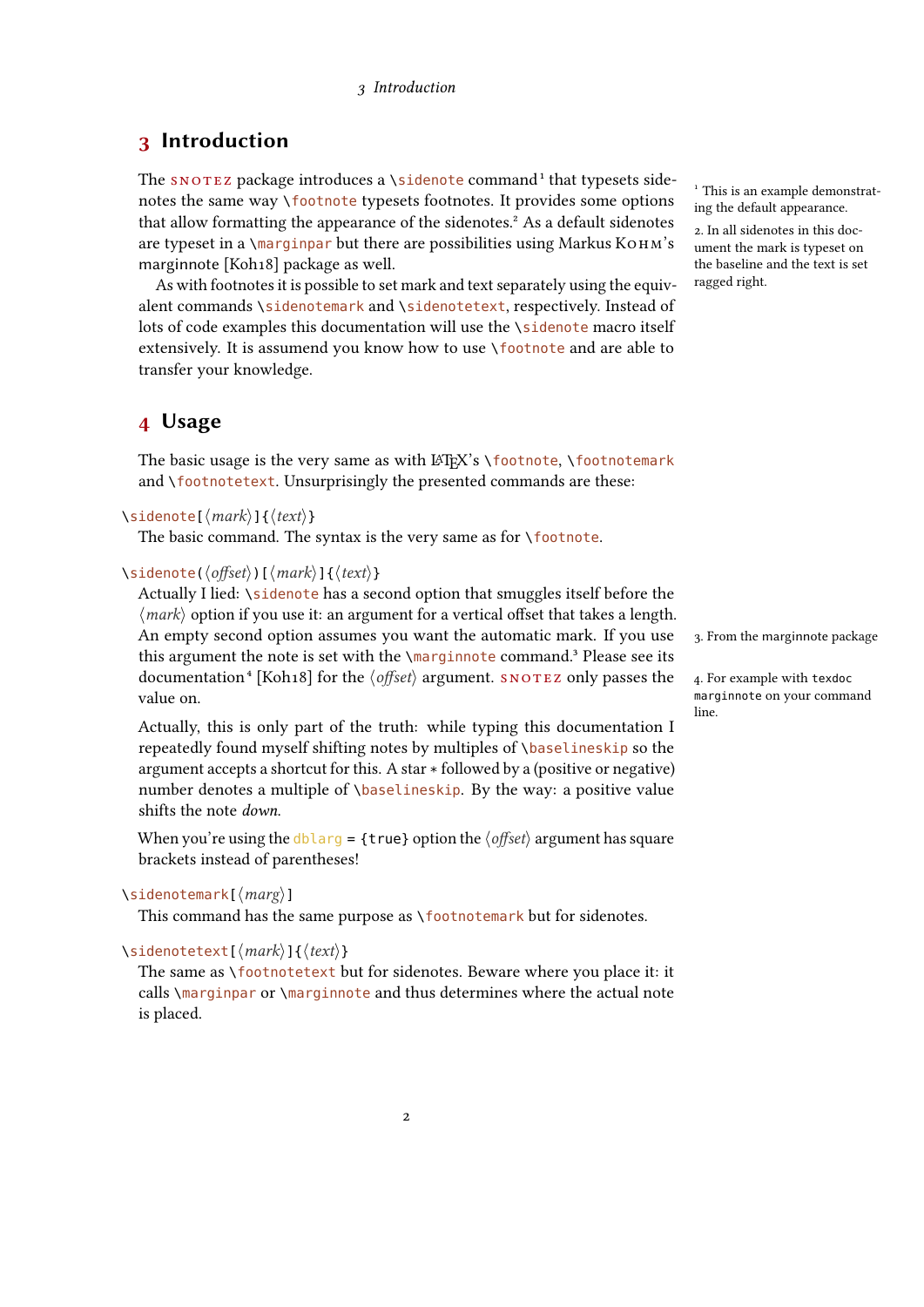#### 5 Figures in the Margin

### \sidenotetext(⟨offset⟩)[⟨mark⟩]{⟨text⟩}

I lied again: \sidenotetext also has the second optional argument ⟨offset⟩ that again smuggles itself before the  $\langle mark \rangle$  option if you use it. For details see the second description of the \sidenote command.

Here is one short example of the usage.

```
1 % produces a sidenote with automatic number in a
2 % \marginpar:
3 \sidenote{A note}
 4
5 % produces a sidenote with mark `a' in a
6 % \marginpar:
7 \sidenote[a]{A note}
 8
9 % produces a sidenote with automatic number in a
10 % \marginnote:
11 \sidenote(){A note}
12 % alternative syntax (dblarg=true):
13 \sidenote[][]{A note}
14
15 % produces a sidenote with automatic number in a
16 % \marginnote shifted down by \baselineskip:
17 \sidenote(*){A note}
18 % alternative syntax (dblarg=true):
19 \sidenote[*][]{A note}
20
21 % produces a sidenote with automatic number in a
22 % \marginnote shifted up by 2ex:
23 \sidenote(-2ex){A note}
24 % alternative syntax (dblarg=true):
25 \sidenote[-2ex][]{A note}
26
27 % produces a sidenote with mark `a' in a
28 % \marginnote shifted down by 2\baselineskip:
29 \sidenote(*2)[a]{A note}
30 % alternative syntax (dblarg=true):
31 \sidenote[*2][a]{A note}
```
# <span id="page-2-0"></span>Figures in the Margin

In the case of small figures or tables one might want to place them in the margin, too. Especially in a document with a larger margin than it is in the standard classes.

For these cases  $SNOTEZ$  provides<sup>1</sup> these environments: 1. Introduced in version 0.5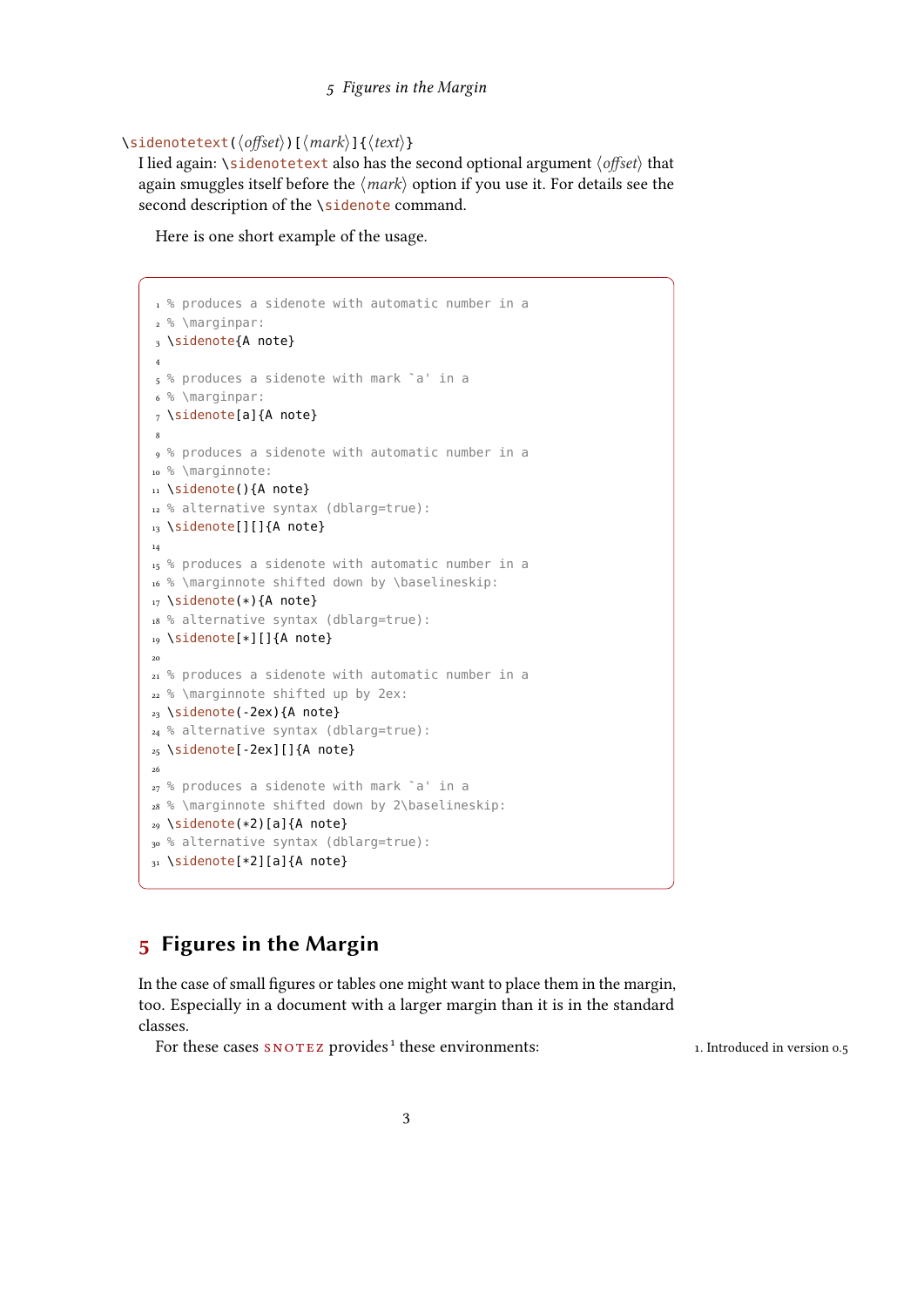```
\begin{sidefigure}
```
Places a figure in the margin within a \marginpar. \caption can be used in the usual way.

```
\begin{sidetable}
```
Places a table in the margin within a \marginpar. \caption can be used in the usual way.

In order to be able to place other floats in the margin, too, SNOTEZ provides the following command:

\newsnotezfloat[⟨code⟩]{⟨name⟩}

This defines a new environment side $\langle name \rangle$ .  $\langle code \rangle$  would be placed after the formatting from sidefloat-format but before the environment's contents.

Both existing environments have been defined with this command.

```
Image
```
FIGURE 1: An example for a figure in the margin.

```
1 \newsnotezfloat{figure}
2 \newsnotezfloat{table}
```
# <span id="page-3-0"></span>6 Options

Although all options can be used as package option you can also set all options (locally) with a setup command:

```
\setsidenotes{⟨options⟩}
```
Set options as a comma-separated list of key/value pairs.

Available options are these:

```
dblarg = true|false Default: false
  Prior to version 0.3 SNOTEZ' \sidenote and \sidenotetext had both their
  optional arguments with square brackets where the use of one argument re-
  ferred to the mark but when both were used the first argument referred to the
  offset and the second to the mark. This syntax is kept with this option. Setting
```
it to true changes the ( $\langle \text{offset} \rangle$ ) argument syntax into [ $\langle \text{offset} \rangle$ ].

```
marginnote = true|false default: false
```
Use marginnote's \marginnote [Koh18] for all \sidenotes. In the default setting \sidenote uses \marginpars to set the sidenote unless you use the ⟨offset⟩ argument. If you use this option all sidenotes are set with \marginnote. This option can only be used in the preamble.

```
The format of the sidenote text.
```
text-format = { $\langle code \rangle$ } Default: \normalfont\footnotesize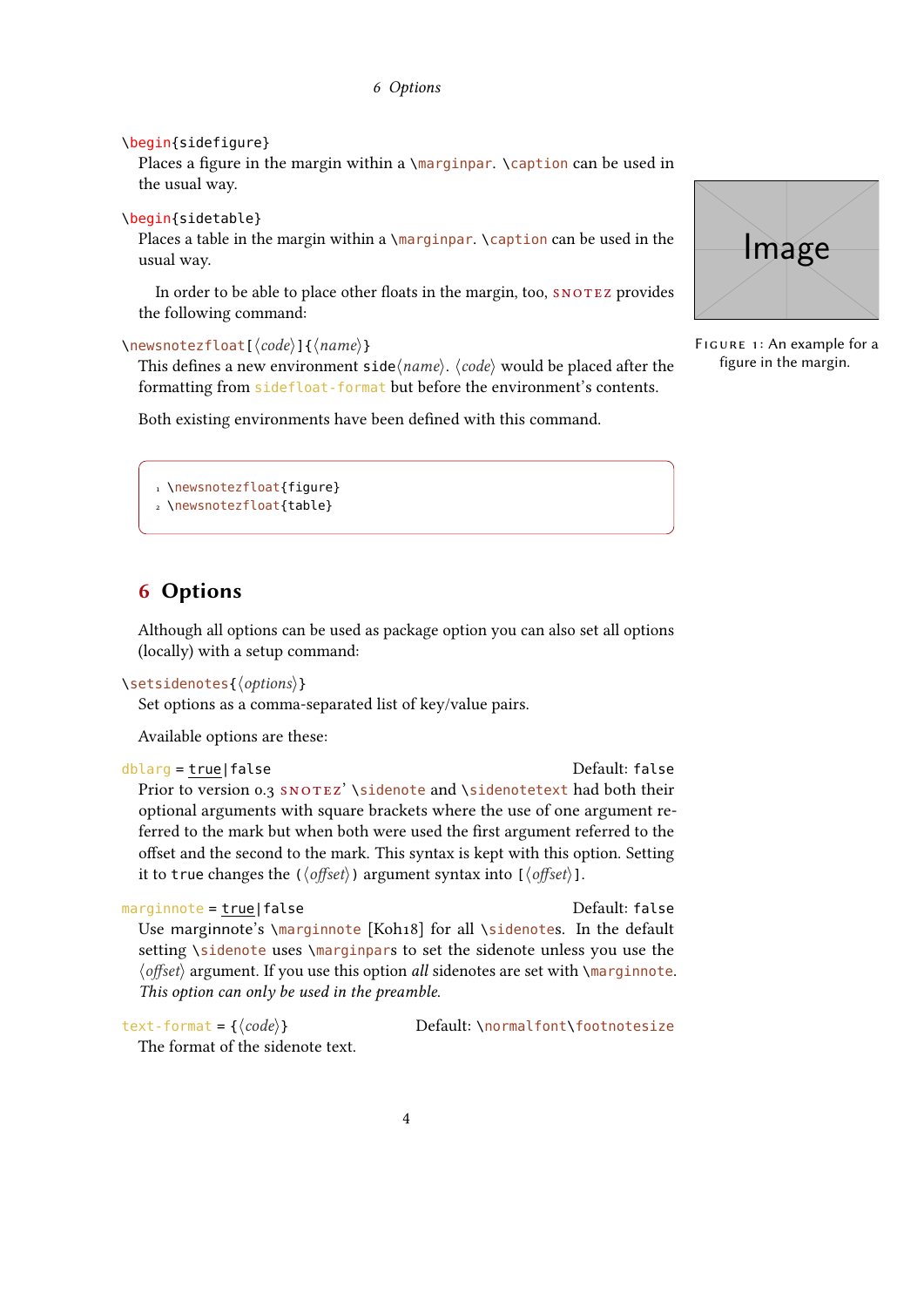<span id="page-4-0"></span>

| text-format+ = { $\langle code \rangle$ }                                                                                                                             | (initially empty)     |                                                                |
|-----------------------------------------------------------------------------------------------------------------------------------------------------------------------|-----------------------|----------------------------------------------------------------|
| Code to be appended to the format set with text-format. <sup>1</sup>                                                                                                  |                       | 1. This document, for ex-<br>ample, appends ragged2e's         |
| $perpage = true   false$                                                                                                                                              | Default: false        | \RaggedRight [Sch21] to the                                    |
| This option can only be set in the preamble. Make sidenotes counter per page.                                                                                         |                       | sidenote's format.                                             |
| It uses package zref-perpage's [Obe2o] for the task. This documentation is an<br>example for the use of the option.                                                   |                       |                                                                |
| $percent$ perchapter = true   false                                                                                                                                   | Default: false        |                                                                |
| This option can only be set in the preamble. <sup>2</sup> If your document class has defined a                                                                        |                       | 2. Introduced in version 0.6                                   |
| counter chapter and if you set this to true the sidenote counter will be added<br>to the reset list of the chapter counter.                                           |                       |                                                                |
|                                                                                                                                                                       |                       |                                                                |
| note-mark-sep = $\{\langle code \rangle\}$                                                                                                                            | Default: \space       |                                                                |
| The separator between sidenote mark and sidenote text in the sidenote.                                                                                                |                       |                                                                |
| note-mark-format = $\{\langle code \rangle\}$ Default: \@textsuperscript{\normalfont#1}                                                                               |                       |                                                                |
| The format of the sidenote mark in the sidenote. Please refer to the actual mark<br>with $#1$ .                                                                       |                       |                                                                |
|                                                                                                                                                                       |                       |                                                                |
| text-mark-format = $\{\langle code \rangle\}$ Default: \@textsuperscript{\normalfont#1}                                                                               |                       | 3. This document uses                                          |
| The format of the sidenote mark in the text. <sup>3</sup> Please refer to the actual mark<br>with #1.                                                                 |                       | Bob TENNENT's libertine pack-<br>age [Ten18] and redefines the |
|                                                                                                                                                                       |                       | mark formats to use its \textsu<br>command.                    |
| $footnote = true   false$                                                                                                                                             | Default: false        |                                                                |
| This option can only be used in the preamble. Let <sup>4</sup> \footnote to be \sidenote,<br>\footnotemark to be \sidenotemark and \footnotetext to be \sidenotetext. |                       | 4. In the sense of \let                                        |
|                                                                                                                                                                       |                       |                                                                |
| sidefloat-format = { $\langle code \rangle$ }<br>The format of the contents of a sidefloat environment text. <sup>5</sup>                                             | Default: \raggedright |                                                                |
|                                                                                                                                                                       |                       | 5. Introduced in version 0.5                                   |
| sidefloat-format+= $\{\langle code \rangle\}$                                                                                                                         |                       |                                                                |
| Code to be appended to the format set with sidefloat - format. <sup>6</sup>                                                                                           |                       | 6. Introduced in version 0.5                                   |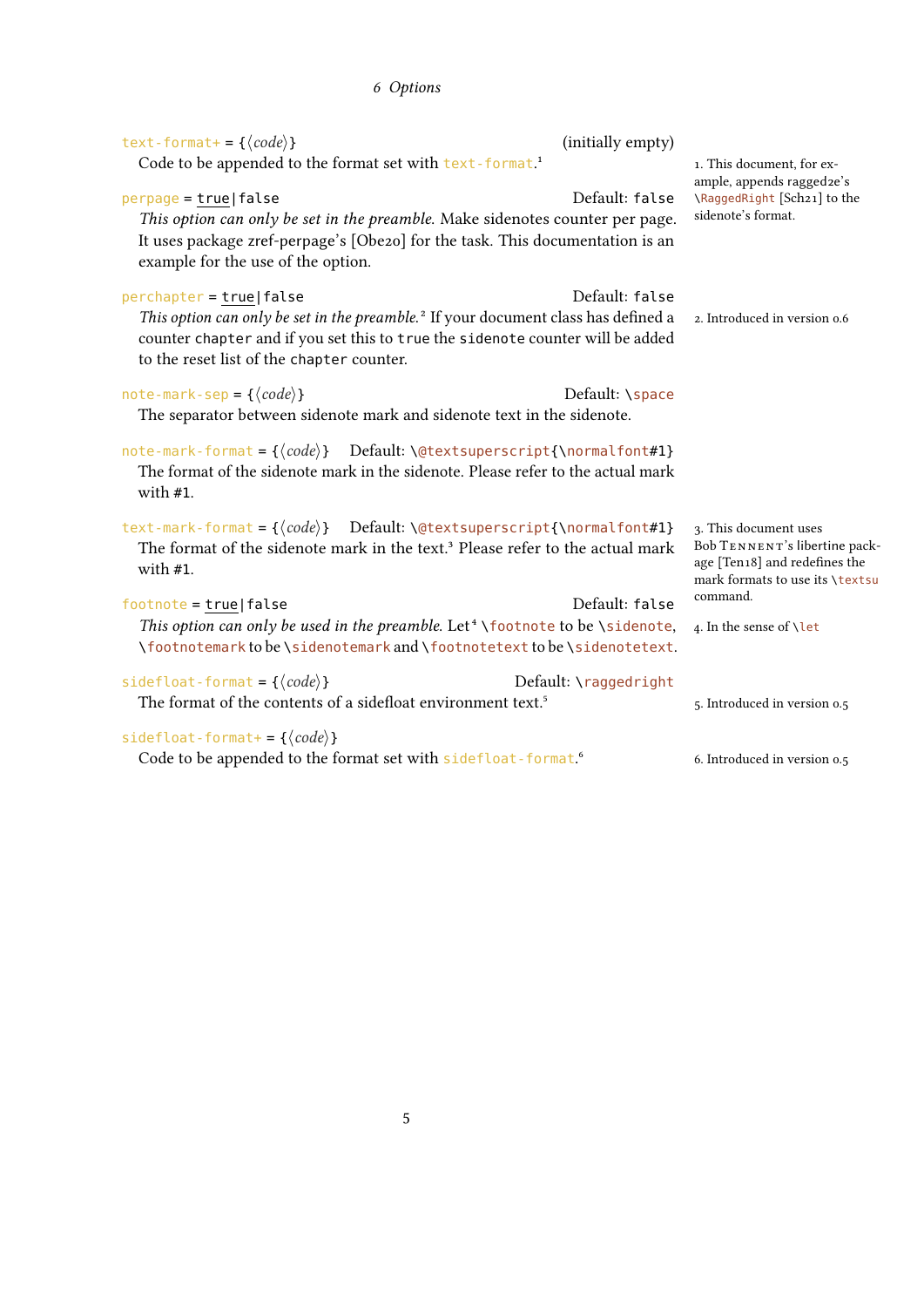<span id="page-5-1"></span>As a short example this is how the sidenotes for this document are formatted:

```
1 \setsidenotes{
2 note-mark-format=#1.,
3 text-mark-format=\textsu{\hspace*{.04em}#1},
4 text-format+=\RaggedRight,
5 perpage=true
6 }
```
### <span id="page-5-0"></span>Implementation

In the following code the lines  $1-24$  have been omitted. They only repeat the license statement which has already been mentioned in section [1.](#page-0-0)

```
25 \def\snotez@date{2022/02/12}
26 \def\snotez@version{v0.7}
27 \def\snotez@description{sidenote support for LaTeX 2e (CN)}
<sub>28</sub>
29 \NeedsTeXFormat{LaTeX2e}
30 \ProvidesPackage{snotez}[\snotez@date\space \snotez@version\space \
    snotez@description]
31
32 \RequirePackage{etoolbox,pgfopts,marginnote}
33
34 % --------------------------------------------------------------------------
35 % package options:
36 \newbool{snotez@marginnote}
37 \newbool{snotez@perpage}
38 \newbool{snotez@footnote}
39 \newbool{snotez@dblarg}
40 \newbool{snotez@perchapter}
41
42 \newcommand*\snotez@note@mark@sep{\space}
43 \newcommand*\snotez@note@mark@format[1]{\@textsuperscript{\normalfont#1}}
44 \newcommand*\snotez@format{\normalfont\footnotesize}
45 \newcommand*\snotez@text@mark@format[1]{\@textsuperscript{\normalfont#1}}
46
47 \pgfkeys{
48 snotez/.cd,
49 % all sidenotes use \marginnote:
50 marginnote/.is if = snotez@marginnote,
51 % formatting of the note text:
52 text-format/.code = \renewcommand*\snotez@format{#1} ,
53 text-format+/.code =
54 \expandafter\renewcommand
55 \expandafter*%
56 \expandafter\snotez@format
57 \expandafter{\snotez@format#1},
```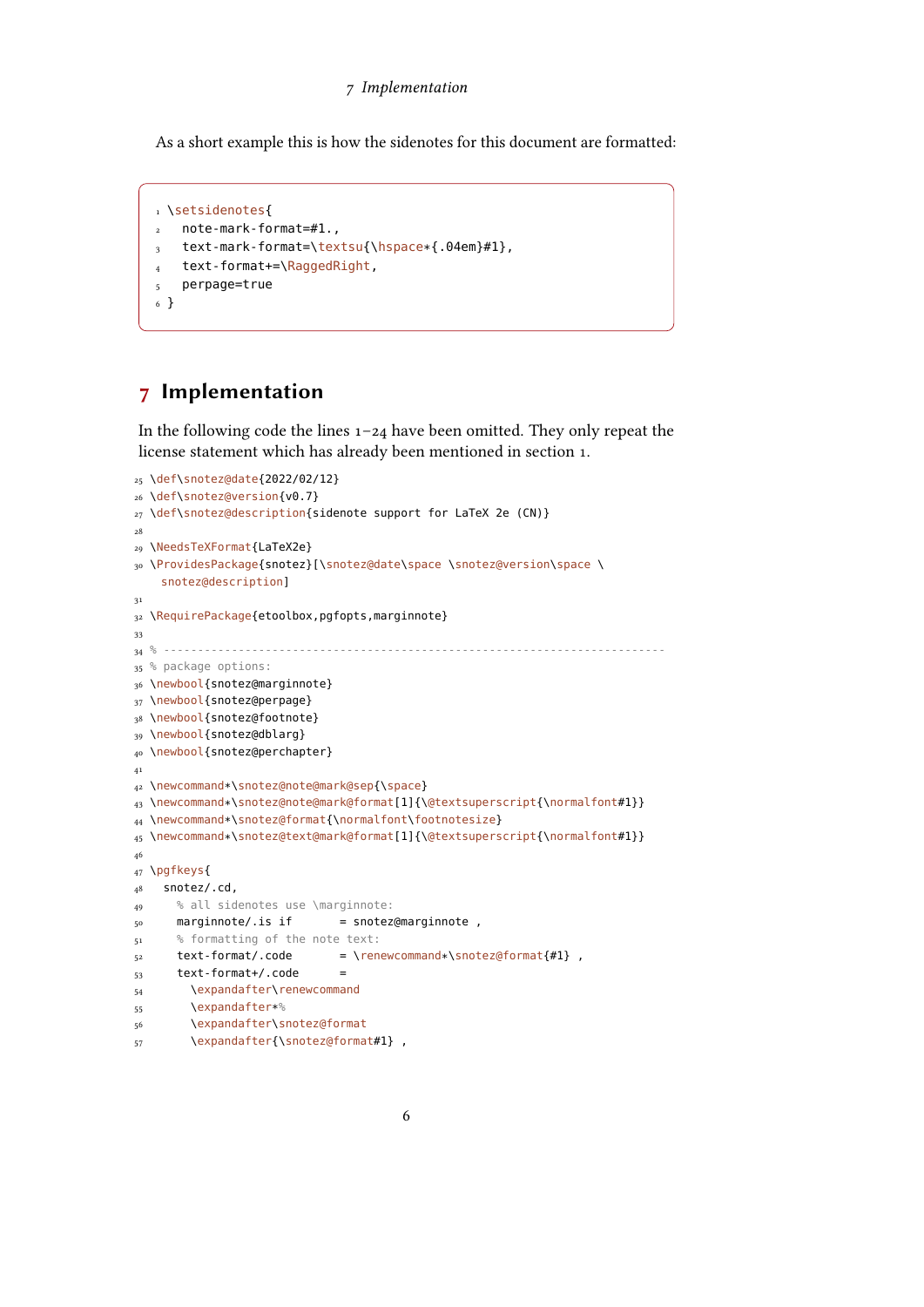```
58 % make sidenotes counted per page:
59 perpage/.is if = snotez@perpage,
60 % count sidenotes per chapter:
61 perchapter/.is if = snotez@perchapter,
62 % formatting of the note mark:
63 note-mark-sep/.code = \renewcommand*\snotez@note@mark@sep{#1},
64 note-mark-format/.code = \renewcommand*\snotez@note@mark@format[1]{#1},
65 text-mark-format/.code = \renewcommand*\snotez@text@mark@format[1]{#1},
66 % make all footnotes sidenotes:
67 footnote/.is if = snotez@footnote,
68 % change optional argument input:
69 dblarg/.is if = snotez@dblarg ,
70 % formmatting of the sidefloats' contents:
71 sidefloat-format/.code = \renewcommand*\snotez@sidefloat@format{#1} ,
72 sidefloat-format+/.code =
73 \expandafter\renewcommand
74 \expandafter*%
75 \expandafter\snotez@sidefloat@format
76 \expandafter{\snotez@sidefloat@format#1}
77 }
78
79 \ProcessPgfOptions*
80
81 \newrobustcmd\setsidenotes[1]{\pgfqkeys{/snotez}{#1}}
82
83 % --------------------------------------------------------------------------
84 % the \sidenote command
85 \AtBeginDocument{%
86 \ifbool{snotez@dblarg}
87 {\newrobustcmd*\sidenote{\snotez@sidenote@dblarg}}<br>88 {\newrobustcmd*\sidenote{\snotez@sidenote@nodblarg
      88 {\newrobustcmd*\sidenote{\snotez@sidenote@nodblarg}}%
89 }
90
91 % syntax:
92 % - \sidenote{text}
93 % - \sidenote[mark]{text}
94 % - \sidenote[offset][mark]{text}
95 \newrobustcmd*\snotez@sidenote@dblarg{%
96 \@ifnextchar[%
97 {\snotez@sidenote@dblarg@aux}
98 {\snotez@sidenote@aux{}[]}% no option
99 }
100
101 \protected\def\snotez@sidenote@dblarg@aux[#1]{%
102 \@ifnextchar[%
103 {\snotez@sidenote@aux{#1}}% two options
104 {\snotez@sidenote@aux{}[{#1}]}% one option
105 }
106
107 % syntax:
108 % - \sidenote{text}
109 % - \sidenote[mark]{text}
110 % - \sidenote(offset){text}
```

```
111 % - \sidenote(offset)[mark]{text}
```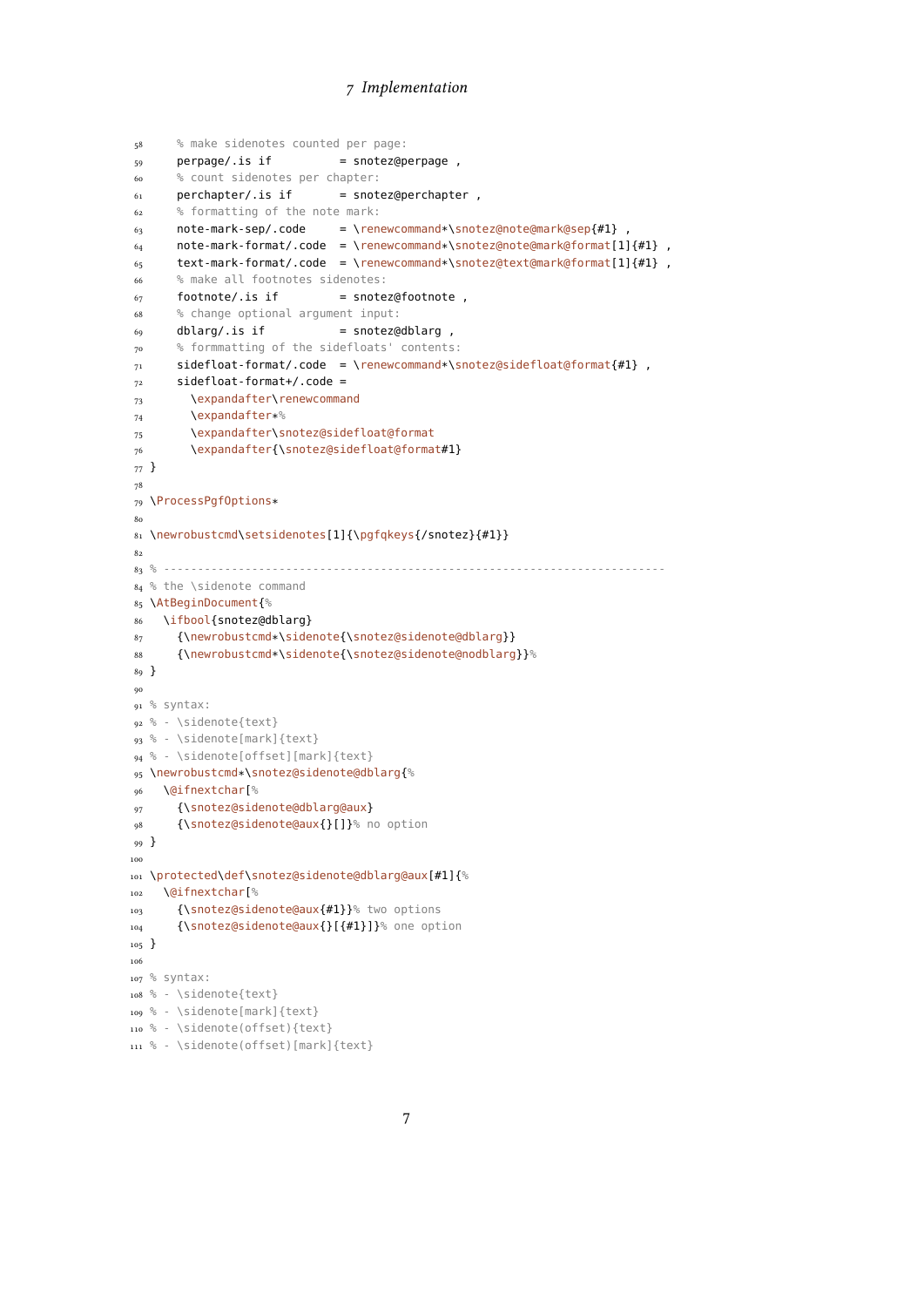```
112 \newrobustcmd*\snotez@sidenote@nodblarg{%
113 \@ifnextchar(%
114 {\snotez@sidenote@nodblarg@aux}% offset
115 \{^{\circ}_{6}116 \@ifnextchar[
117 {\snotez@sidenote@aux{}}% no offset but mark
118 {\snotez@sidenote@aux{}[]}% no offset and no mark
119 {}^{19}120 }
121
122 \protected\def\snotez@sidenote@nodblarg@aux(#1){%
123 \@ifnextchar[%
124 {\snotez@sidenote@aux{#1}}% mark
125 {\snotez@sidenote@aux{#1}[]}% no mark
126 }
127
128 % #1: offset
129 % #2: mark
130 % #3: text
131 \long\def\snotez@sidenote@aux#1[#2]#3{%
132 \snotez@mark{#2}%
133 \snotez@text{#1}{#3}%
134 }
135
136 % this one is very much \@footnotemark from latex.ltx:
137 \newrobustcmd*\snotez@write@mark[1]{%
138 \leavevmode
139 \ifhmode\edef\@x@sf{\the\spacefactor}\nobreak\fi
_{140} #1%
141 \ifhmode\spacefactor\@x@sf\fi
142 \relax
143 }
144
145 \newrobustcmd*\snotez@mark[1]{%
146 \ifblank{#1}% or \ifstrempty?
147 \{^{\circ}_{6}148 \refstepcounter{sidenote}%
149 \protected@xdef\@the@snotez@mark{\thesidenote}%
150 }
151 \left\{\frac{\ }{\ }152 \protected@edef\@currentlabel{#1}%
153 \protected@xdef\@the@snotez@mark{#1}%
154 }%
155 \snotez@write@mark{%
156 \hbox{\snotez@text@mark@format{\@the@snotez@mark}}}%
157 }
158
159 \newcounter{sidenote}
160 \AtBeginDocument{%
161 \ifltxcounter{chapter}{%
162 \ifbool{snotez@perchapter}{\counterwithin*{sidenote}{chapter}}{}%
163 }{}
164 }
165
```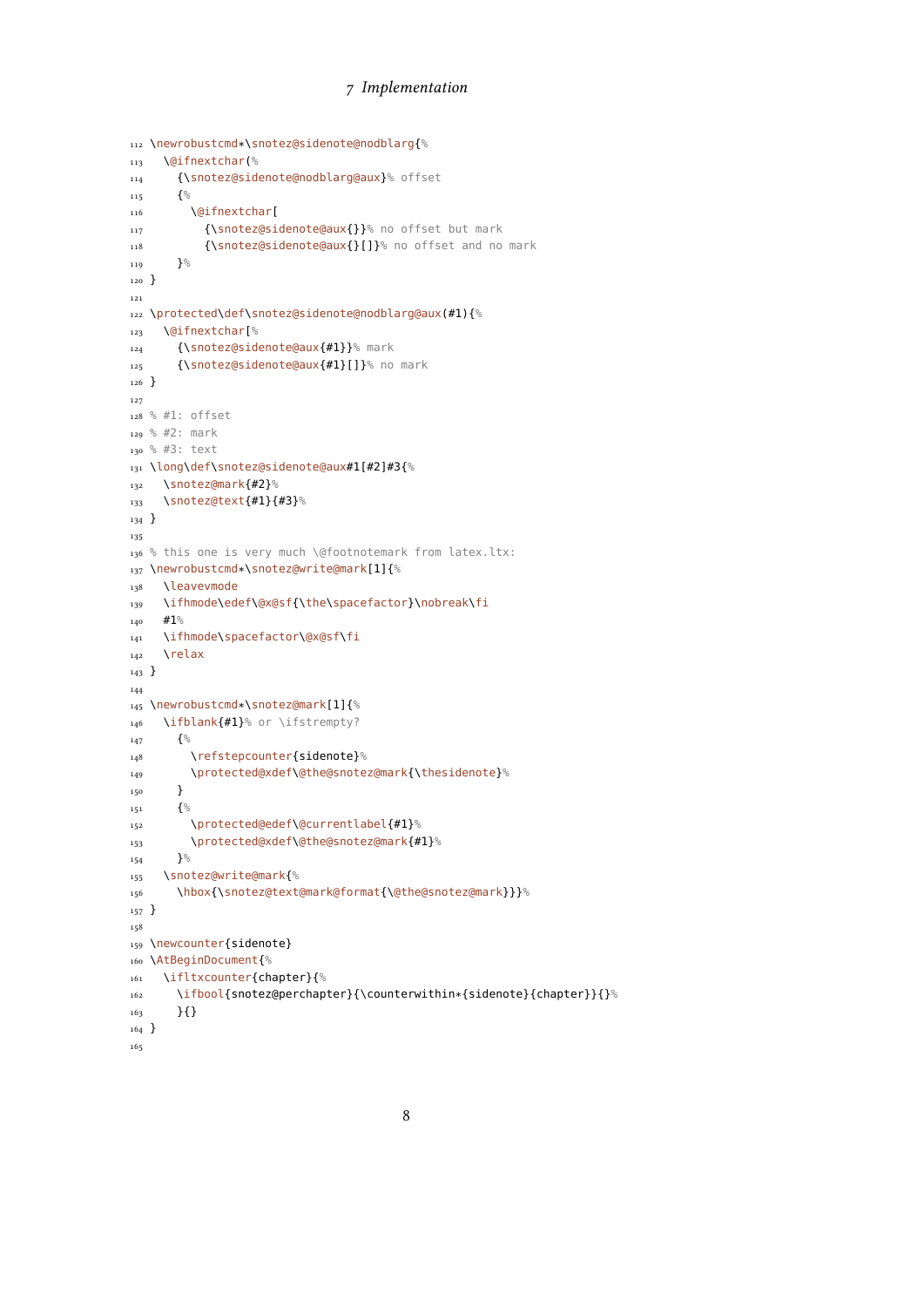```
166 % --------------------------------------------------------------------------
167 % the \sidenotemark command
168 \newrobustcmd*\sidenotemark[1][]{\snotez@mark{#1}}
169
170 % --------------------------------------------------------------------------
171 % the \sidenotetext command
172 \AtBeginDocument{
173 \ifbool{snotez@dblarg}
174 {\newrobustcmd*\sidenotetext{\snotez@sidenotetext@dblarg}}
175 {\newrobustcmd*\sidenotetext{\snotez@sidenotetext@nodblarg}}
176 }
177
178 % syntax:
179 % - \sidenotetext{text}
180 % - \sidenotetext[mark]{text}
181 % - \sidenotetext[offset][mark]{text}
182 \newrobustcmd*\snotez@sidenotetext@dblarg{%
183 \@ifnextchar[%
184 {\snotez@sidenotetext@dblarg@aux}
185 {\snotez@sidenotetext@aux{}[]}% no option
186 }
187
188 \protected\def\snotez@sidenotetext@dblarg@aux[#1]{%
189 \@ifnextchar[%
190 {\snotez@sidenotetext@aux{#1}}% two options
191 {\snotez@sidenotetext@aux{}[{#1}]}% one option
192 }
193
194 % syntax:
195 % - \sidenotetext{text}
196 % - \sidenotetext[mark]{text}
197 % - \sidenotetext(offset){text}
198 % - \sidenotetext(offset)[mark]{text}
199 \newrobustcmd*\snotez@sidenotetext@nodblarg{%
200 \@ifnextchar(%
201 {\snotez@sidenotetext@nodblarg@aux}% offset
202 \left\{\begin{matrix} 0 \\ 0 \end{matrix}\right\}<sub>203</sub> \@ifnextchar[
204 {\snotez@sidenotetext@aux{}}% no offset nut mark
205 {\snotez@sidenotetext@aux{}[]}% no offset and no mark
206 }<sup>%</sup>
207 }
208
209 \protected\def\snotez@sidenotetext@nodblarg@aux(#1){%
210 \@ifnextchar[%
211 {\snotez@sidenotetext@aux{#1}}% mark
212 {\snotez@sidenotetext@aux{#1}[]}% no mark
213 }
214
215 % #1: offset
216 % #2: mark
217 % #3: text
218 \long\protected\def\snotez@sidenotetext@aux#1[#2]#3{%
219 \ifblank{#2}{}{\protected@xdef\@the@snotez@mark{#2}}%
```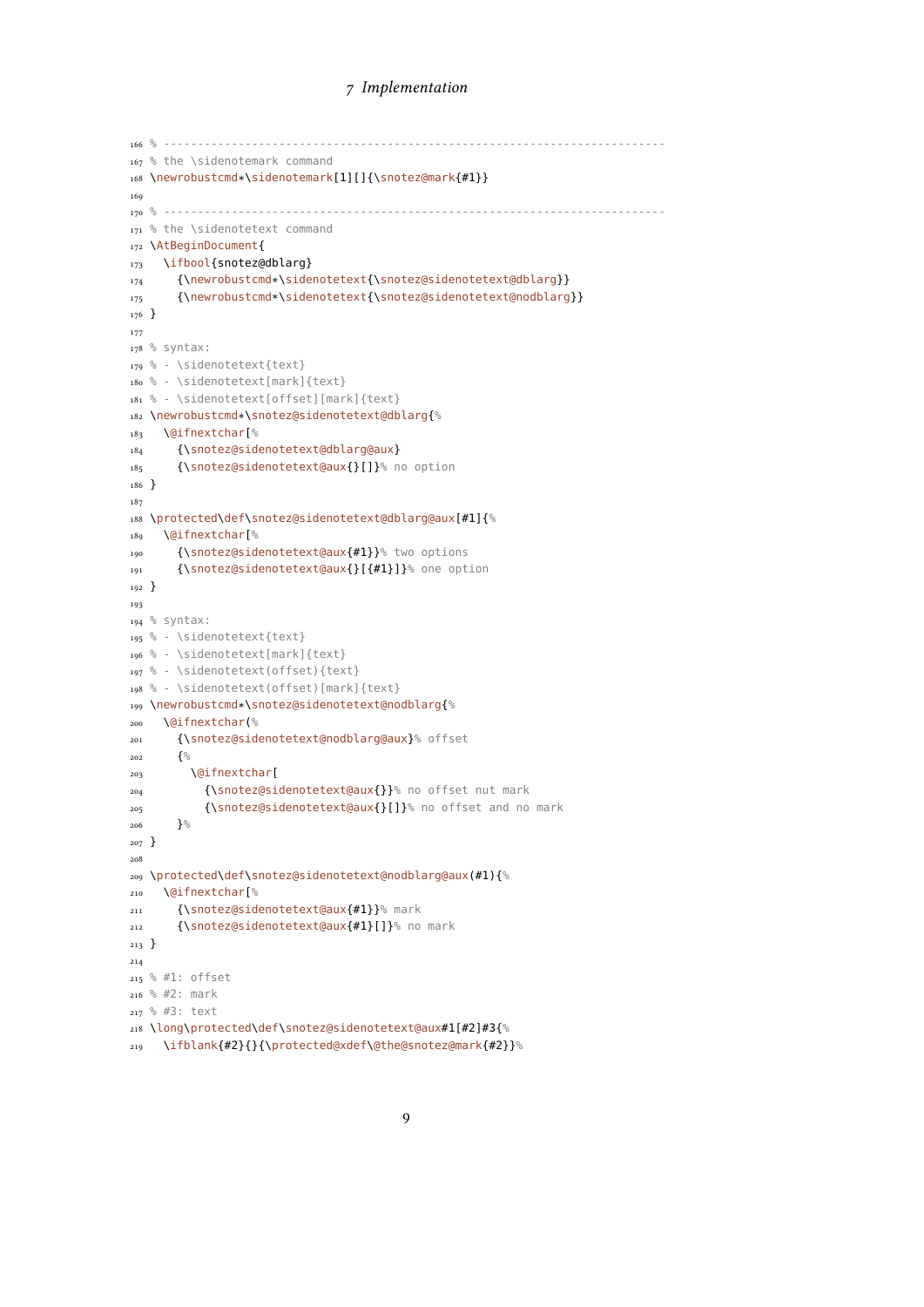```
220 \snotez@text{#1}{#3}%
221 }
222
223 % #1: offset
224 % #2: text
225 \newrobustcmd*\snotez@text[2]{%
226 \ifblank{#1}
227 \{^{\circ\!}228 \snotez@marginpar{%
229 \snotez@format
230 \snotez@write@mark{\snotez@note@mark@format{\@the@snotez@mark}}%
231 \snotez@note@mark@sep#2}%
232 }
233 \{^{\circ}_{\circ}234 \snotez@marginnote{%
235 \snotez@format
236 \snotez@write@mark{\snotez@note@mark@format{\@the@snotez@mark}}%
237 \snotez@note@mark@sep#2%
238 }[\snotez@if@nblskip{#1}]%
239 }\%_{240} }
241
242 \newcommand*\snotez@if@nblskip[1]{%
243 % if #1 starts with * gobble it and add \baselineskip:
244 \expandafter\ifx\@car#1\@nil*%
245 \expandafter\@firstoftwo
246 \else
247 \expandafter\@secondoftwo
248 \fi
249 {\@cdr#1\@nil\baselineskip}%
250 \{ \#1 \}%
251 }
252
253 \let\snotez@marginpar\marginpar
254 \let\snotez@marginnote\marginnote
255
256 % --------------------------------------------------------------------------
257 % margin floats with captions, based on an idea in tufte-latex
258 \newsavebox\snotez@sidefloat@box
259 \newcommand*\snotez@sidefloat@format{\raggedright}
260
261 \newenvironment{snotez@sidefloat}[2]{%
262 \ifdef\caption@settype
263 {\caption@settype{#1}}
264 {\def\@captype{#1}}%
265 \begin{lrbox}{\snotez@sidefloat@box}%
266 \minipage{\marginparwidth}%
267 \snotez@sidefloat@format#2%
268 }{%
269 \endminipage
_{270} \end{lrbox}%
271 \marginpar{\unhbox\snotez@sidefloat@box}%
272 }
273
```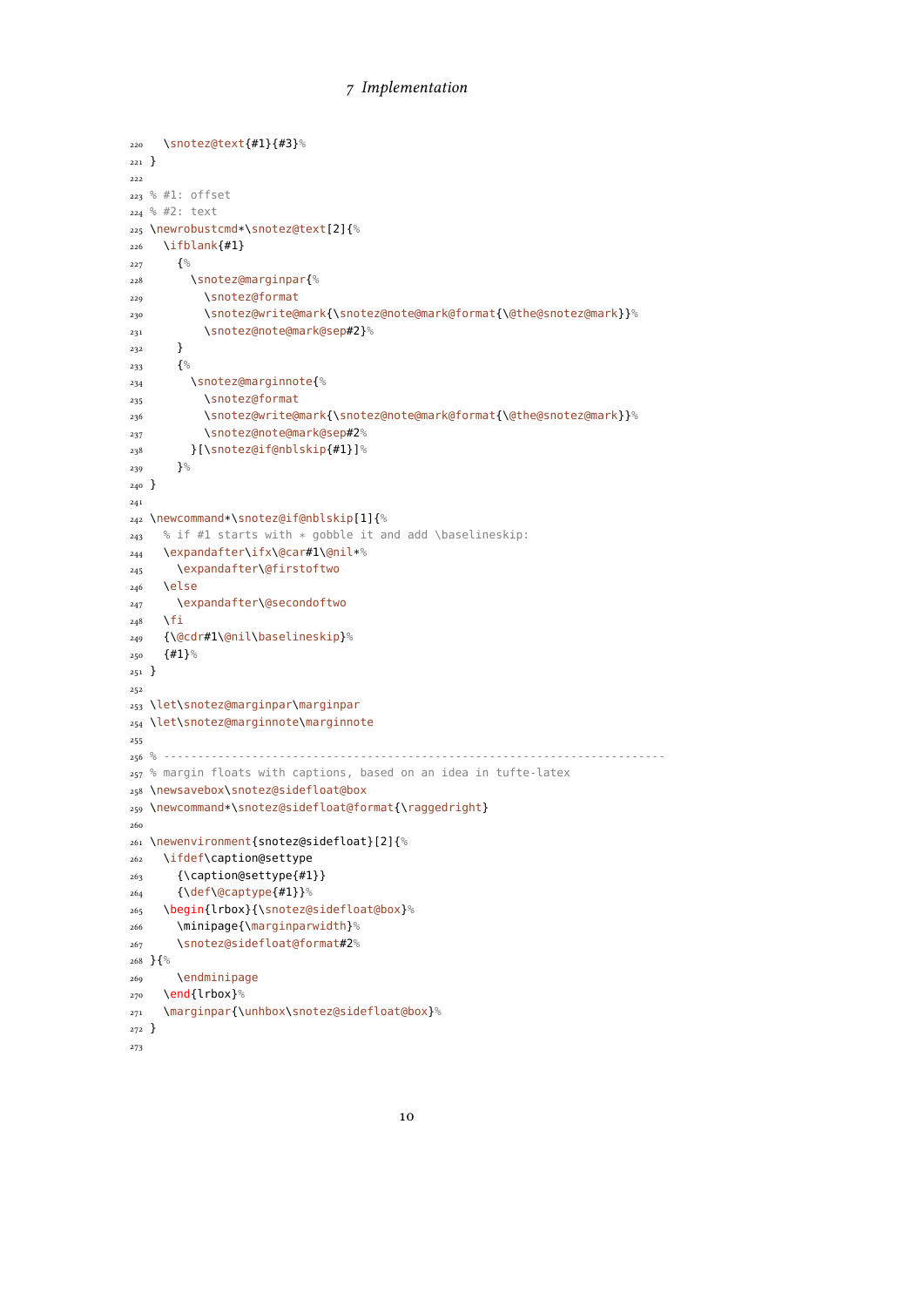```
274 \newrobustcmd*\snotez@new@sidefloat[2]{%
275 \newenvironment{side#1}
276 {\snotez@sidefloat{#1}{#2}}
277 {\endsnotez@sidefloat}%
278 }
279
280 \newrobustcmd*\newsnotezfloat[2][]{\snotez@new@sidefloat{#2}{#1}}
281
282 \newsnotezfloat{figure}
283 \newsnotezfloat{table}
284
285 % --------------------------------------------------------------------------
286 % process preamble options:
287 \AtBeginDocument{
288 % if option `footnote=true' let \footnote to \sidenote:
289 \ifbool{snotez@footnote}
290 {
291 \let\footnote\sidenote
292 \let\footnotemark\sidenotemark
293 \let\footnotetext\sidenotetext
294 \ifdef\multfootnote{%
295 \let\multfootnote\multsidenote
296 }{}<sup>%</sup>
297 }{}
298 % if option `marginnote=true' use \marginnote for all notes:
299 \ifbool{snotez@marginnote}
300 {%
301 \let\snotez@marginpar\marginnote
302 \PackageInfo{snotez}
303 {All sidenotes are now using \string\marginnote^^J
304 instead of \string\marginpar}%
305 }%
306 {}
307 }
308
309 \AddToHook{begindocument/before}{%
310 \ifbool{snotez@perpage}{%
311 \RequirePackage{zref-perpage}%
312 \zmakeperpage{sidenote}%
313 \@ifpackageloaded{hyperref}{\def\theHsidenote{\theHsection.\thesidenote
    }}{}
314 }{}%
315 }
316
317
318 \endinput
319
320 % --------------------------------------------------------------------------
321 % HISTORY:
322 2012/11/15 v0.1 - first version
323 2013/04/03 v0.2 - documentation, removed erroneous `fnpct' adaption, other
324 minor changes
325 - added update of \@currentlabel when a custom mark is used
326 2013/04/21 v0.3 - try to avoid conflict with package loading order of
```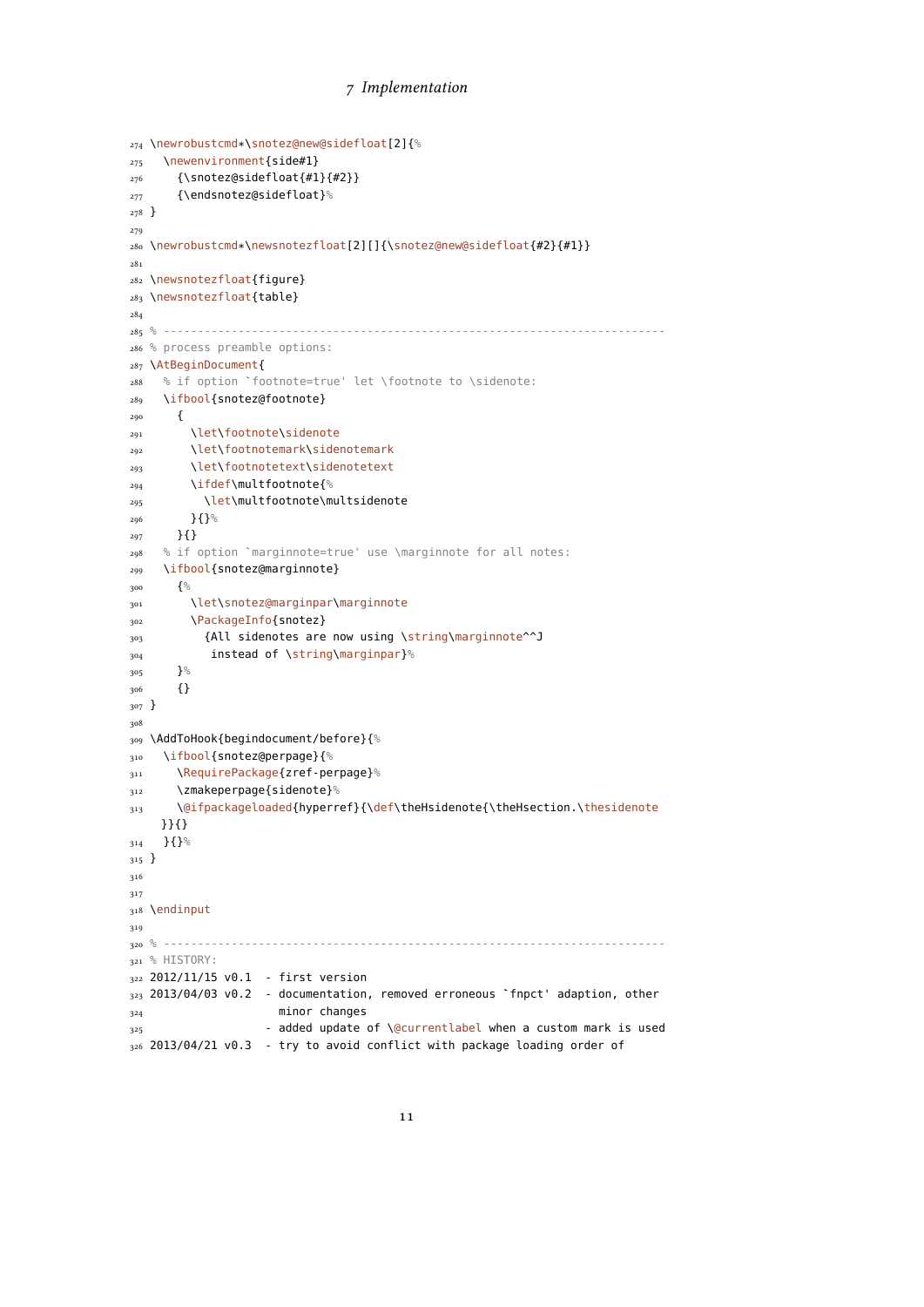# References

| 327 |  | "perpage' and "zref-abspage'                                                 |
|-----|--|------------------------------------------------------------------------------|
| 328 |  | - allow `*' syntax for offsets that are multiples of                         |
| 329 |  | <i><b>\baselineskip</b></i>                                                  |
| 330 |  | - syntax change in optional arguments; option 'dblarg'                       |
| 331 |  | provides previous syntax >> this is the default                              |
|     |  | $_{332}$ 2013/06/13 v0.3a - better separation of definition of \sidenote and |
| 333 |  | \sidenotetext commands and the internal commands                             |
|     |  | $334$ 2013/11/21 v0.4 - robustify commands where appropriate                 |
| 335 |  | - use cnltx-base                                                             |
|     |  | $_{336}$ 2020/01/12 v0.5 - remove dependency on $\degree$ cnltx-base'        |
|     |  | $337$ 2020/12/14 v0.5a - fix issue #1                                        |
|     |  | $338$ 2022/02/10 v0.6 - fix issue #2                                         |
| 339 |  | - add option 'perchapter'                                                    |
|     |  | $_{340}$ 2022/02/12 v0.7 - make 'snotez' and 'caption' compatible            |
|     |  |                                                                              |

# <span id="page-11-0"></span>References

|             | [GKW10] Kevin GODBY, Bil KLEB, and Bill WOOD.<br>tufte-latex. version 3.5.2, 2010 (or newer).<br>URL: https://www.ctan.org/pkg/tufte-latex/.                          |
|-------------|-----------------------------------------------------------------------------------------------------------------------------------------------------------------------|
| [Koh18]     | Markus Конм. marginnote. version 1.4b, Aug. 9, 2018 (or newer).<br>URL: https://www.ctan.org/pkg/marginnote/.                                                         |
| [Nie22]     | Clemens NIEDERBERGER.<br>fnpct. version 1.1, Feb. 3, 2022 (or newer).<br>URL: https://www.ctan.org/pkg/fnpct/.                                                        |
| [Obe20]     | Heiko OBERDIEK. zref. version 2.32, July 3, 2020 (or newer).<br>URL: https://www.ctan.org/pkg/zref/.                                                                  |
| [Sch21]     | Martin SCHRÖDER.<br>ragged2e. version 3.1, Dec. 15, 2021 (or newer).<br>URL: https://www.ctan.org/pkg/ms/ragged2e/.                                                   |
| [Ten 18]    | Bob TENNENT. libertine. Oct. 1, 2018 (or newer).<br>URL: https://www.ctan.org/pkg/libertine/.                                                                         |
| $[TS_{20}]$ | Andy THOMAS and Oliver SCHEBAUM, current maintainer:<br>Andy THOMAS. sidenotes. version 1.00a, Mar. 24, 2020 (or newer).<br>URL: https://www.ctan.org/pkg/sidenotes/. |
| [WM21]      | Peter WILSON and Lars MADSEN.<br>memoir. version 3.7p, June 16, 2021 (or newer).<br>URL: https://www.ctan.org/pkg/memoir/.                                            |